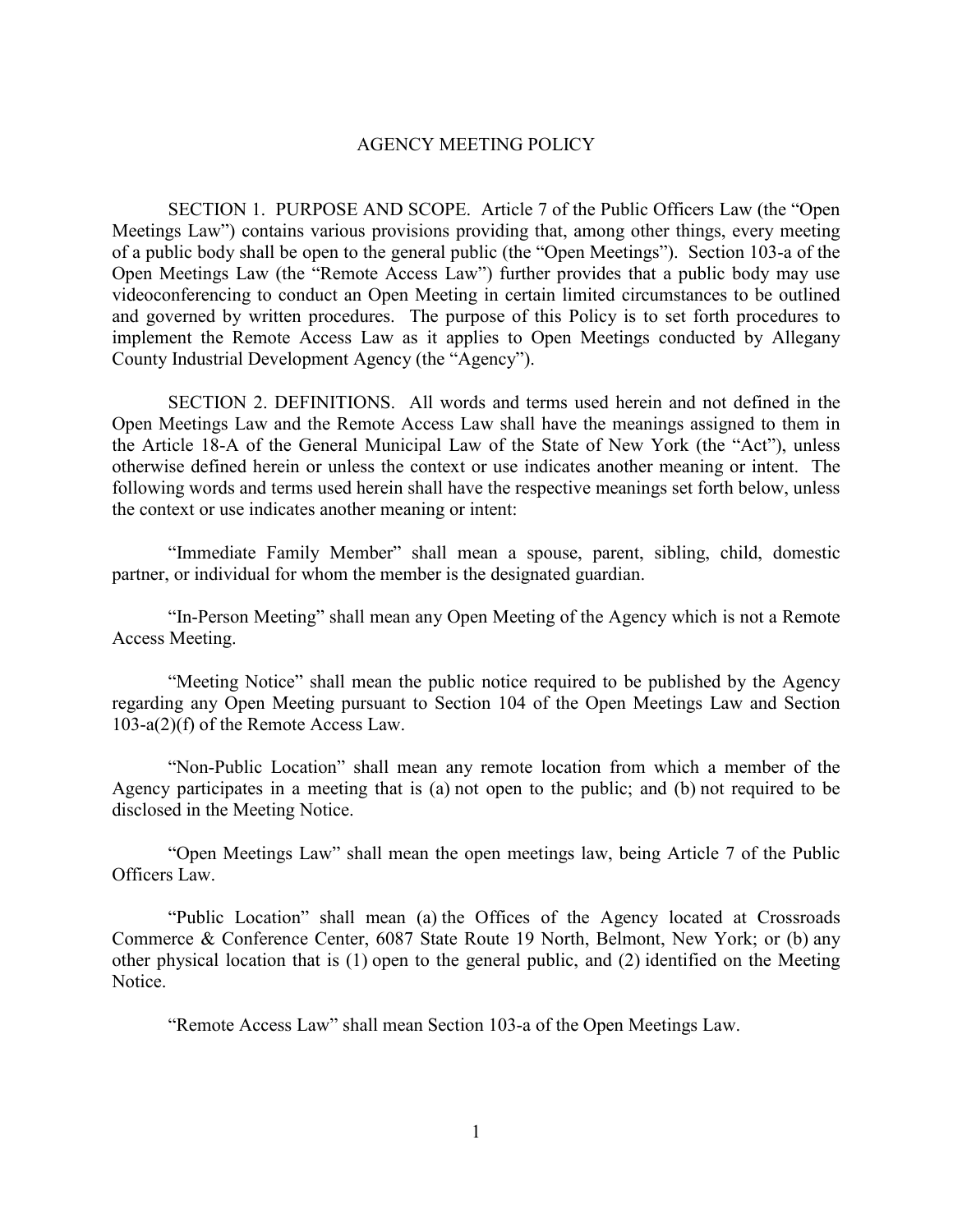"Remote Access Meeting" shall mean any Open Meeting of the Agency where a member of the Agency participates in the Open Meeting using videoconferencing from a Non-Public Location.

"Remote Connection" shall mean the process of connecting multiple Public Locations using videoconferencing.

"Sponsoring Municipality" shall mean the County of Allegany, the municipal entity for whose benefit the Agency was created.

SECTION 3. GENERAL RULE. (A) All meetings of the Agency, including public hearings held by the Agency, will be Open Meetings.

(B) Members of the Agency shall be physically present at the Public Location(s) identified in the Meeting Notice unless such member is unable to be physically present due to extraordinary circumstances as identified in Section 4 of this Policy.

(C) A majority of the whole number of the members of the Agency shall be physically present at the Public Location(s) identified in the Meeting Notice to establish a quorum. The Agency must satisfy this quorum requirement whether it conducts an In-Person Meeting or a Remote Access Meeting.

(D) Members of the public shall be permitted to attend, listen and observe all Open Meetings at the Physical Location(s) identified in the Meeting Notice unless the in-person participation requirement is suspended pursuant to Section 103-a(3) of the Remote Access Law.

(E) If the Agency conducts a Remote Access Meeting pursuant to this Policy, except in the case of executive sessions, members of the public shall be permitted to attend and observe the meeting using a videoconferencing service which permits the public to see, hear and identify the members of the Agency attending said meeting.

(F) If the Agency conducts a Remote Access Meeting pursuant to this Policy, the Agency shall use the videoconferencing technology to permit access by members of the public with disabilities consistent with the 1990 Americans with Disabilities Act (ADA) pursuant to Section 103-a(5) of the Remote Access Law.

(G) Nothing herein shall prohibit the Agency from holding meetings entirely by videoconference, with no in-person requirement, during a state of emergency declared by the Governor of the State of New York pursuant to Section 28 of the Executive Law or by the appropriate officials of the Sponsoring Municipality pursuant to Section 24 of the Executive Law if the Agency determines that the circumstances necessitating the emergency declaration would affect or impair the ability of the Agency to hold an In-Person Meeting.

SECTION 4. REMOTE ACCESS MEETINGS. (A) The Agency may, at its discretion, conduct a Remote Access Meeting and permit a member or member(s) to participate in the meeting from a Non-Public Location using videoconferencing provided that (a) a quorum of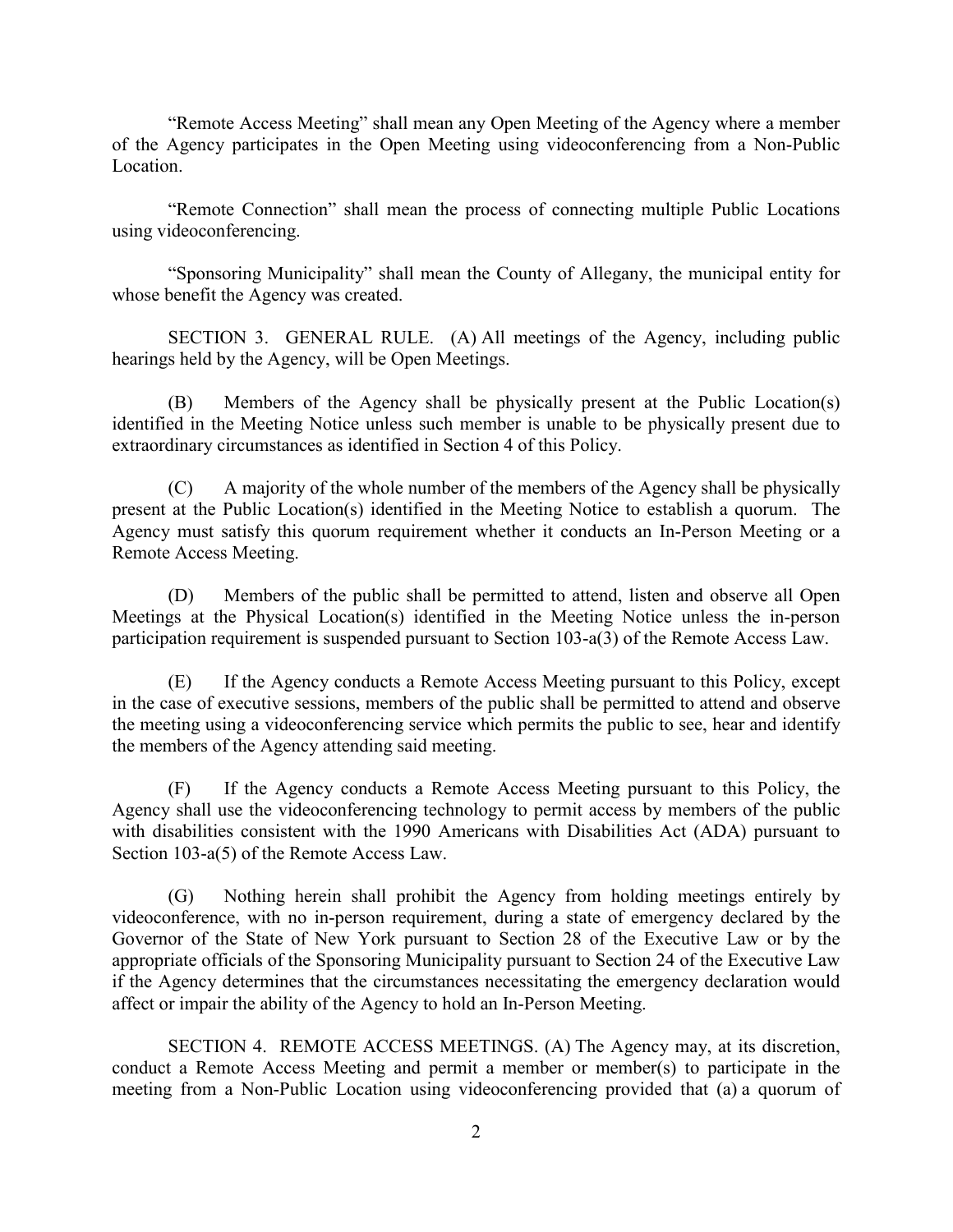members are present in the identified Physical Location(s); and (b) the member is unable to be physically present at such meeting due to extraordinary circumstances including, but not limited to:

- (1) disability;
- (2) illness, including but not limited to compliance with applicable quarantine requirements;
- (3) the death of an Immediate Family Member;
- (4) caregiving responsibilities for an Immediate Family Member;
- (5) any other significant or unexpected factor that may preclude physical attendance; and
- (6) other significant or unexpected factors or events which shall be identified by the Agency in subsequent amendments to this Policy.

(B) A member who wishes to participate in a meeting by videoconference must provide advance notice and justification for such member's absence to the extent possible to both the Chairperson and the Chief Executive Officer of the Agency. The Chairperson and the Chief Executive Officer of the Agency may require any member requesting to participate in a meeting by videoconference to provide documentation, to the extent possible, supporting such request and may publicly confirm that such documentation was received without publicly stating the contents of such documentation.

SECTION 5. PUBLIC PARTICIPATION. Members of the public shall only be permitted to participate in meetings of the Agency where (a) the Agency invites public comment, or (b) public comment is required by law. Where the public is permitted to participate, the Agency shall permit public comment pursuant to the operating rules on the attached Appendix A. If public participation is permitted at a Remote Access Meeting, the Agency shall ensure that members of the public have equal opportunity to participate in real time in such meetings whether attending in-person or remotely via videoconference.

SECTION 6. REMOTE ACCESS MEETING MINUTES. If the Agency conducts a Remote Access Meeting, the minutes of such meeting shall (a) include which, if any, members participated remotely, (b) be available to the public within two weeks from the date of such meeting, and (c) be posted on the Agency's website within two weeks from the date of such meeting. For purposes of this requirement, (I) unabridged video recordings or unabridged audio recordings or unabridged written transcripts may be deemed to be meeting minutes; and (II) this requirement shall not require the creation of minutes if the Agency (or committee) would not otherwise take them.

SECTION 7. MEETING NOTICE. The Agency shall give notice to the public and the news media of all meetings of the Agency pursuant to the requirements of Section 104 of the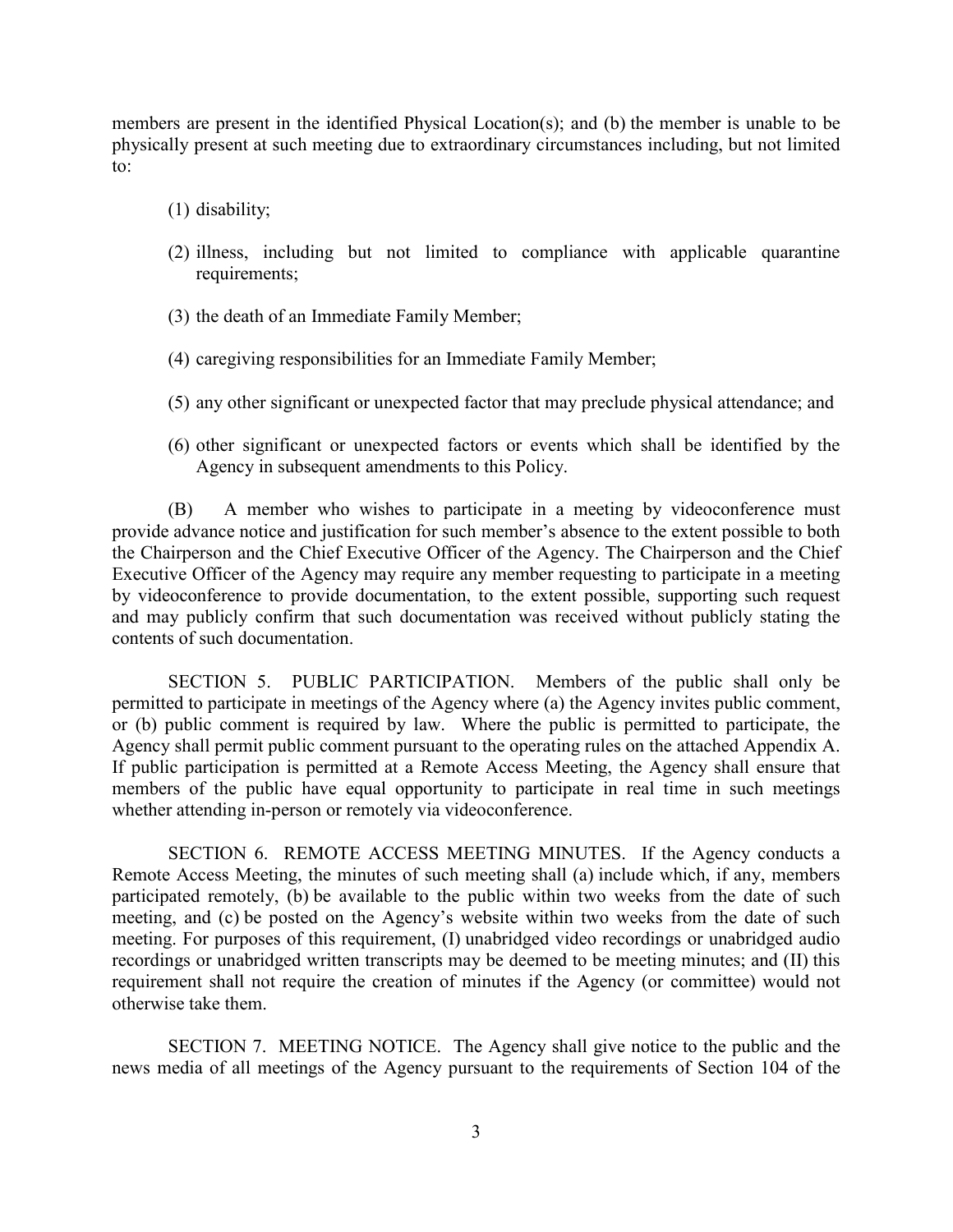Open Meetings Law and Section 103-a(2)(f) of the Remote Access Law. The Meeting Notice shall include the following information:

- (a) the date and time the meeting is scheduled;
- (b) the Public Location where the meeting will be held;
- (c) the Public Location(s) where members will be participating using Remote Connection;
- (d) whether any members will be participating using Remote Access;
- (e) where the public can view and/or participate in such meeting whether in-person or remotely; and
- (f) where required documents and records will be posted or available.

SECTION 8. MEETING RECORDS. The Agency shall ensure that (a) each meeting shall be streamed on its website in real time, (b) each meeting shall be recorded, (c) such recordings are posted or linked on the public website of the Agency within five business days following such meeting, and (d) such recordings remain so available for a minimum of five years thereafter, pursuant to Section 103-a(2)(g) of the Remote Access Law and Section 857 of the Act. The Agency shall further ensure that recordings of any Remote Access Meetings are transcribed upon request.

SECTION 9. POSTING. This Policy shall be conspicuously posted on the Agency's website.

06-09-2022: The Agency Meeting Policy was adopted, by a vote of 5-0, by the ACIDA Board, on 06-09-2022, Resolution 0622-02.

Seal